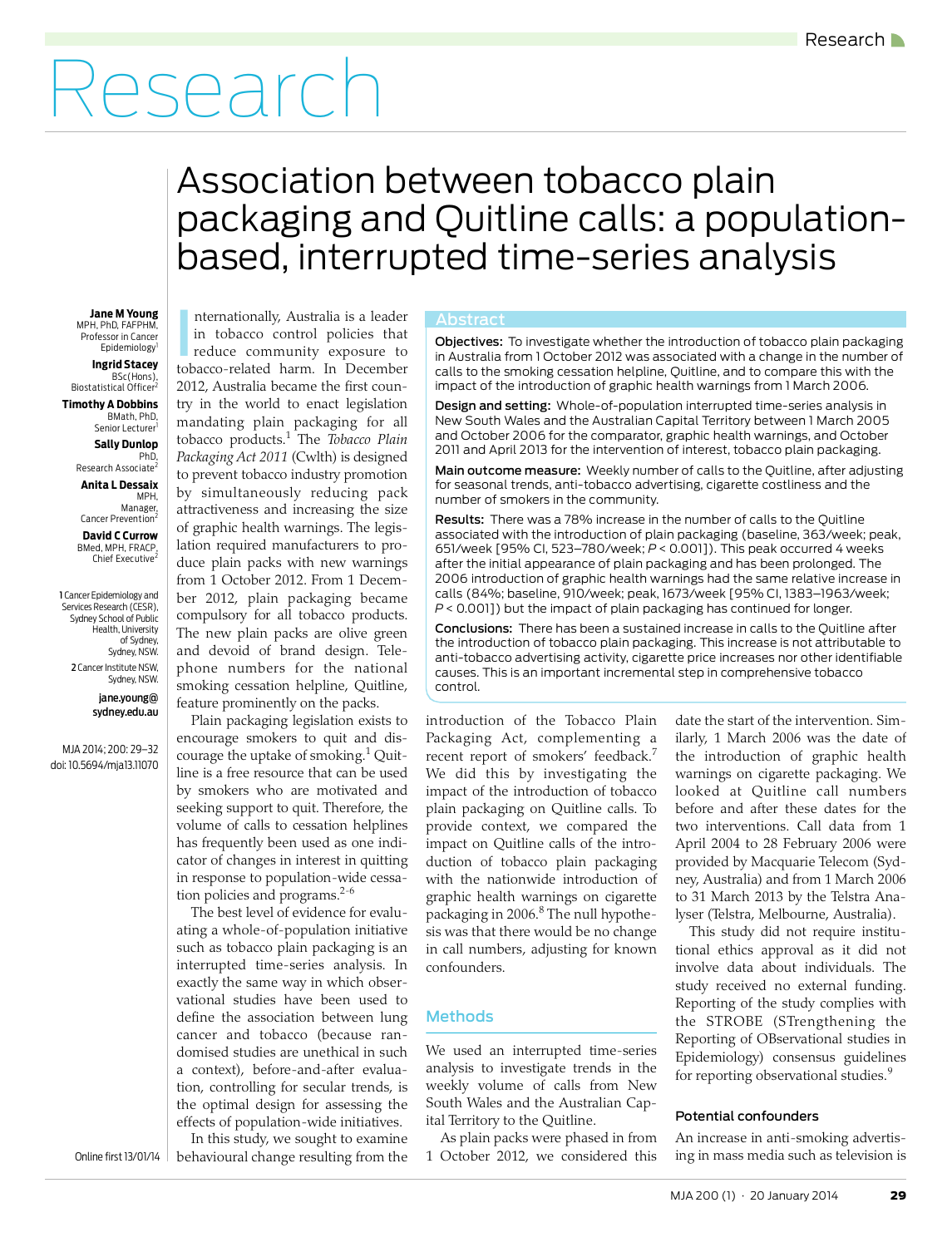1 Autoregressive integrated moving average (ARIMA) modelling results for the plain packaging and graphic health warning interventions

|                         | Number of calls in<br>week intervention |                   | Peak call volume attributable to<br>Time<br>intervention (calls/week)<br>to |          | Duration  | <b>Exponential decay</b><br>rate of call volume |  |
|-------------------------|-----------------------------------------|-------------------|-----------------------------------------------------------------------------|----------|-----------|-------------------------------------------------|--|
| <b>Intervention</b>     | was introduced                          | Estimate (95% CI) | Relative increase                                                           | peak     | of effect | following peak                                  |  |
| Plain packaging         | 363                                     | 651 (523-780)     | 78%                                                                         | 4 weeks  | 43 weeks  | 14% per week                                    |  |
| Graphic health warnings | 910                                     | 1673 (1383-1963)  | 84%                                                                         | 12 weeks | 20 weeks  | 60% per week                                    |  |





a potential confounder as it increases the number of calls to the Quitline. $2,3,6$  $2,3,6$  $2,3,6$  $2,3,6$ We ascertained weekly target audience rating points (TARPs) for advertisements broadcast in NSW and the ACT during the periods of interest, using OzTAM (Australian television audience measurements) for adults aged 18 years and older for free-to-air and cable television using established methods (unpublished report prepared by OzTAM for the Cancer Institute NSW). TARPs are a product of the percentage of the target audience exposed to an advertisement (reach) and the average number of times a target audience member would be exposed (frequency), adjusted for the length of the advertisement. For example, 200 TARPs might represent 100% of the target audience receiving the message twice on average over a specified period, or 50% reached four times.

Another potential confounder is cigarette costliness. We followed Wakefield et al $^{10}$  $^{10}$  $^{10}$  and calculated cigarette costliness as the ratio of the average quarterly recommended retail price for a pack of the two top-selling Australian cigarette brands (obtained from the retail trade magazine *Australian Retail Tobacconist*, volumes 65 to 87) to the average weekly earnings in the same quarter obtained from the Australian Bureau of Statistics.<sup>[11](#page-3-9)</sup>

Finally, the number of smokers in the community can be a potential confounder. We obtained data on smoking prevalence during the study periods from Health Statistics New south Wales, <sup>[12](#page-3-10)</sup> and this was applied to quarterly figures for population size from the Australian Bureau of Statistics<sup>13</sup> to calculate the number of smokers in the community. Data for the first quarter of 2012 were not available, so we used results carried forward from the final quarter of 2011.

#### Statistical analyses

As the data for weekly number of calls to the Quitline were autocorrelated (each value was correlated with the previous value) we used autoregressive integrated moving average (ARIMA) analysis in SAS version 9.3 (SAS Institute Inc). ARIMA models enable the investigation of changes over time while accounting for seasonal variation and background trends in such things as the effects of television anti-tobacco advertising, changes in cigarette pricing relative to weekly earnings and number of smokers in the community. In ARIMA modelling, comprising model investigation, estimation and diagnostic checking, we followed the methods of Box et al (Appendix; online at mja.com.au)*.* [14](#page-3-12)

A single model fitted to the entire 7-year period of Quitline call data did not meet technical criteria for model fit. Therefore, separate models that included data for 12 months before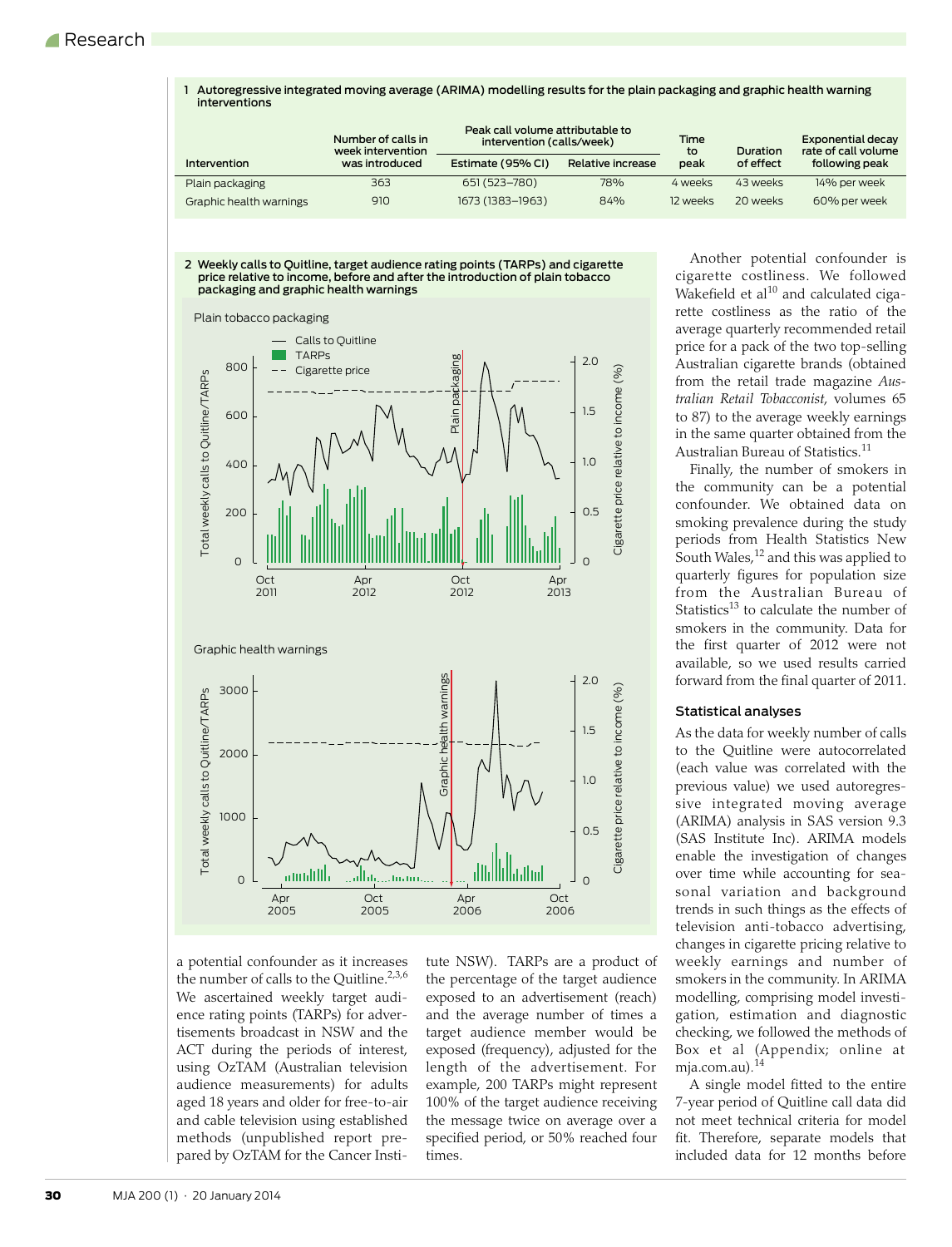3 Change in numbers of call to Quitline after the introduction of plain packaging and graphic health warnings, adjusted for anti-tobacco advertising, seasonal trend, smoking prevalence and tobacco costliness\*

|                                                                     | Number of Quitline calls |         |                     |         |  |
|---------------------------------------------------------------------|--------------------------|---------|---------------------|---------|--|
|                                                                     | Graphic health warnings  |         | Plain packaging     |         |  |
| Parameter                                                           | Estimate (SE)            | P       | Estimate (SE)       | P       |  |
| Intervention                                                        | 12-week time to peak     |         | 4-week time to peak |         |  |
| Peak number of additional calls                                     | 762.88 (147.88)          | < 0.001 | 288.18 (65.48)      | < 0.001 |  |
| Weekly decay in number of additional calls                          | 0.60(0.24)               | 0.095   | 0.14(0.10)          | < 0.001 |  |
| Number of calls to Quitline attributable to confounders             |                          |         |                     |         |  |
| Target audience rating points (TARPs)                               | 1.47(0.20)               | < 0.001 | 0.08(0.11)          | 0.47    |  |
| New Year period                                                     | 199.38 (169.49)          | 0.24    | 127.18 (43.78)      | 0.004   |  |
| Smoking prevalence (per 100 000 smokers)                            | $-275.26(230.15)$        | 0.23    | 90.54 (595.37)      | 0.88    |  |
| Cigarette costliness (per 1% increase relative to average earnings) |                          |         | 428.98 (546.25)     | 0.43    |  |
| * Full model details can be supplied by the authors on request.     |                          |         |                     |         |  |

and 6 months after each intervention (1 March 2005 to 1 September 2006 and 1 October 2011 to 1 April 2013) were fitted, as this was the longest duration of follow-up for tobacco plain packaging available at the time of the study.

The same modelling approach was used for fitting models to both data subsets. Indicator terms were created to represent the week of the introduction of the intervention (plain packaging or graphic health warnings). A seasonal New Year's Eve term was created to allow for an increase in calls around the New Year period. The potential confounders of seasonal variation (New Years' peaks), anti-smoking advertising activity (TARPs) and number of smokers in the population were included in the models and were retained regardless of statistical significance on the basis of face validity. Cigarette price was included in the plain packaging analysis, but was omitted from the graphic health warnings analysis as there was minimal change in price during the observation period.

#### Results

Overall, there was a general decrease in the number of calls each week to the Quitline over the period of observation. There were 910 calls in the week before the introduction of graphic health warnings in 2005 compared with 363 calls in the week before the introduction of plain tobacco packaging in 2012 (Box 1, Box 2).

Based on the estimated regression parameters from the ARIMA models (Box 3), the plain packaging intervention resulted in an increase of 288 calls (95% CI, 160–517 calls) to the NSW Quitline, representing a 78% increase from the number of calls in the week the plain packaging legislation was introduced (Box 1). This effect was sustained in subsequent weeks, with an estimated 86% of extra calls retained relative to the previous week (Box 1). As a comparison, the introduction of graphic health warnings increased the number of calls by 763 (95% CI, 473–1053), an estimated increase of 84% relative to the number of calls in the week graphic health warnings legislation was implemented (Box 1). The effect of graphic health warnings diminished more quickly, with each post-peak week retaining only 40% of the previous week's extra calls (Box 1).

### **Discussion**

We found a significant increase in the number of calls to Quitline coinciding with the introduction of mandatory plain packaging of tobacco after other known confounders had been taken into account. Australia has taken a lead on mandating plain packaging, now supported by evidence of an immediate impact of this legislation. This should encourage other countries that are preparing similar legislation.

We also found that, compared with the introduction of an earlier smoking cessation initiative — graphic health warnings — the effect of plain packaging had a more immediate effect, a slightly smaller peak and a much longer duration of impact.

These changes need to be interpreted in the context of the earlier introduction of graphic health warnings and a raft of other legislated tobacco control policies, and secular trends in smoking rates. It is possible that the magnitude and duration of effect could be different in countries that are implementing aspects of the Framework Convention on Tobacco Control in different ways or different orders.[15](#page-3-13) For example, in NSW, the most recently legislated changes include the widespread introduction of smoke-free public spaces from  $2007$ ,<sup>16[,17](#page-3-15)</sup> and banning the display of tobacco products at the point of sale in 2010.<sup>[18](#page-3-16),[19](#page-3-17)</sup> Furthermore, smoking prevalence has declined markedly from 17.7% of NSW residents reporting daily or occasional smoking in 2006 to 14.7% in 2011.[12](#page-3-10)

A key strength of this study was the ability to account for other known influences on quitting behaviour and use of the Quitline:

• anti-tobacco advertising activity;

the costliness of tobacco;

the number of smokers in the community; and

seasonal peaks that are observed in the New Year period.

Although the volume of calls to the Quitline is an indirect measure of quitting intentions and behaviour, it does provide an objective outcome measure that is not subject to selection or social desirability biases that may occur in community surveys. Quitline data are available almost in real time so that the immediate